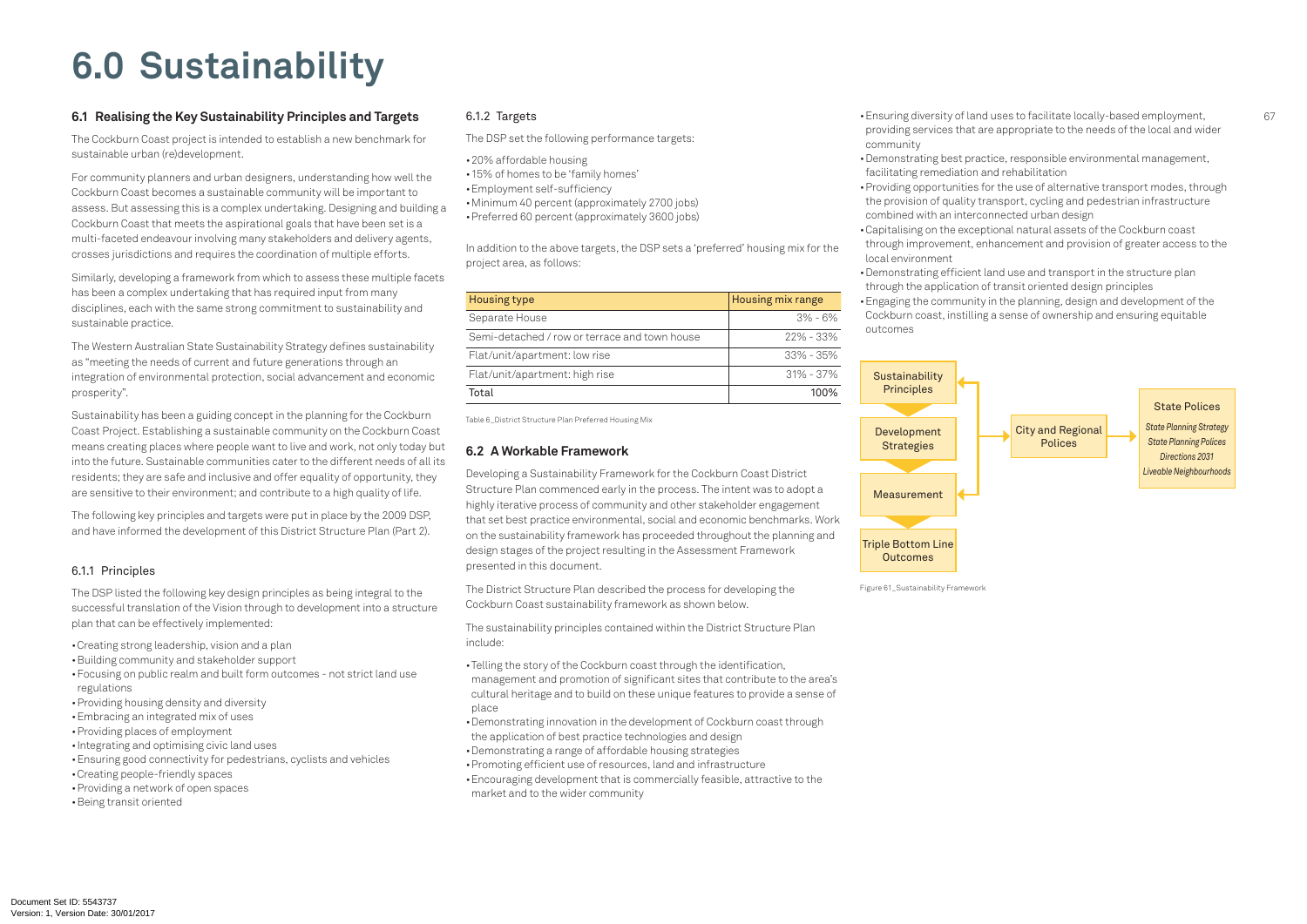Document Set ID: 5543737<br>Version: 1, Version Date: 30/01/2017

ortunities for socially disadvantaged people to live

hoods

ensity

ion, cultural and artistic activity and exciting

istruction and occupation

s associated with construction and occupation

ources is maintained or enhanced

to reduce reliance on the car

homy

ed and empowered governance structures are

## **6.0 Sustainability**

#### 68 6.2.1 Measuring the Performance of the Plan

As the project has commenced the guiding principles for the Cockburn Coast development have been aligned with the National Principles for Sustainable Communities documented in the Green Star Communities Draft National Framework . These five headline principles aim for communities that deliver: liveability, place making, environmental quality, economic prosperity, and urban governance.

A prime consideration in framing the Cockburn Coast DSP Part 2 has been the enhancement of sustainability through attention to building and place design, construction practices, water management, increased biodiversity, energy management, and across the community through improved engagement and education opportunities.

The process of measuring sustainability performance in the Cockburn Coast project began with an investigation of the main drivers influencing decisionmaking in the area. Like other population centres in the Perth metropolitan region, planning in the Cockburn Coast region must take account of increasing population numbers and the ramifications of that increase (e.g. traffic congestion, water demand, employment needs, etc), the potential effects of climate change including water scarcity, conservation of dwindling resources as well as environmental concerns with conserving biodiversity and supporting community health and well-being. Each of these value drivers were assigned a rating consistent with the perceived level of impact each had on planning for the region.

While the National Principles for Sustainable Developments provide the over-arching principles, DSP Part 2 has set a range of more specific objectives which, if met, will see the Cockburn Coast develop as a vibrant, landmark destination that is connected, integrated, diverse and accessible.

Sixteen objectives have been developed to guide the design and revitalisation of the former industrial coastal strip so that its full potential as a hub for creativity, recreation, cultural and artistic activity and exciting events can be achieved. The objectives - the "success factors" - were considered in terms of their ability to respond to the value drivers and correlated to the importance of the driver and are listed in Table 7.

| <b>Green Star Principles for Sustainable Communities</b>                                                                                                                        | <b>Objectives / Success Factors</b>            |  |  |  |
|---------------------------------------------------------------------------------------------------------------------------------------------------------------------------------|------------------------------------------------|--|--|--|
| Liveability                                                                                                                                                                     | Affordable living                              |  |  |  |
| Sustainable communities are liveable, they are diverse, affordable, connected<br>and healthy; they enhance social interaction and ownership, are safe and                       | Development provides opportuni<br>in the area  |  |  |  |
| caring and improve people's well-being                                                                                                                                          | Accessible services                            |  |  |  |
|                                                                                                                                                                                 | Safe and healthy neighbourhood                 |  |  |  |
|                                                                                                                                                                                 | Achieve a high population densit               |  |  |  |
| <b>Place Making</b>                                                                                                                                                             | Desirable place to live                        |  |  |  |
| Sustainable communities are great places, they are attractive, accessible and<br>adaptable, have their own distinct character and identity and evolve over time                 | A hub for creativity, recreation, cr<br>events |  |  |  |
| <b>Environmental Quality</b>                                                                                                                                                    | Efficient use of water in construc             |  |  |  |
| Sustainable communities respect the environmental systems that support                                                                                                          | Reduction in GHG emissions asso                |  |  |  |
| them, they protect and restore the natural environmental values and promote<br>infrastructure, transport and buildings that reduce overall environmental                        | Efficient use of materials                     |  |  |  |
| footprint                                                                                                                                                                       | Air quality is maintained                      |  |  |  |
|                                                                                                                                                                                 | Quality of natural water resource              |  |  |  |
|                                                                                                                                                                                 | Biodiversity is protected                      |  |  |  |
|                                                                                                                                                                                 | Change in travel behaviour to red              |  |  |  |
| <b>Economic Prosperity</b>                                                                                                                                                      | Develop a sub-regional economy                 |  |  |  |
| Sustainable communities prosper. They encourage opportunities for business<br>diversity, innovation and economic prosperity that support local jobs for<br>people in the region |                                                |  |  |  |
| <b>Urban Governance</b>                                                                                                                                                         | Place-specific, well resourced ar              |  |  |  |
| Sustainable communities are characterised by good governance. They<br>promote strong partnerships to achieve a shared vision and deliver<br>community benefit                   | created to deliver outcomes                    |  |  |  |

Table 7\_ Sustainability objectives for Cockburn Coast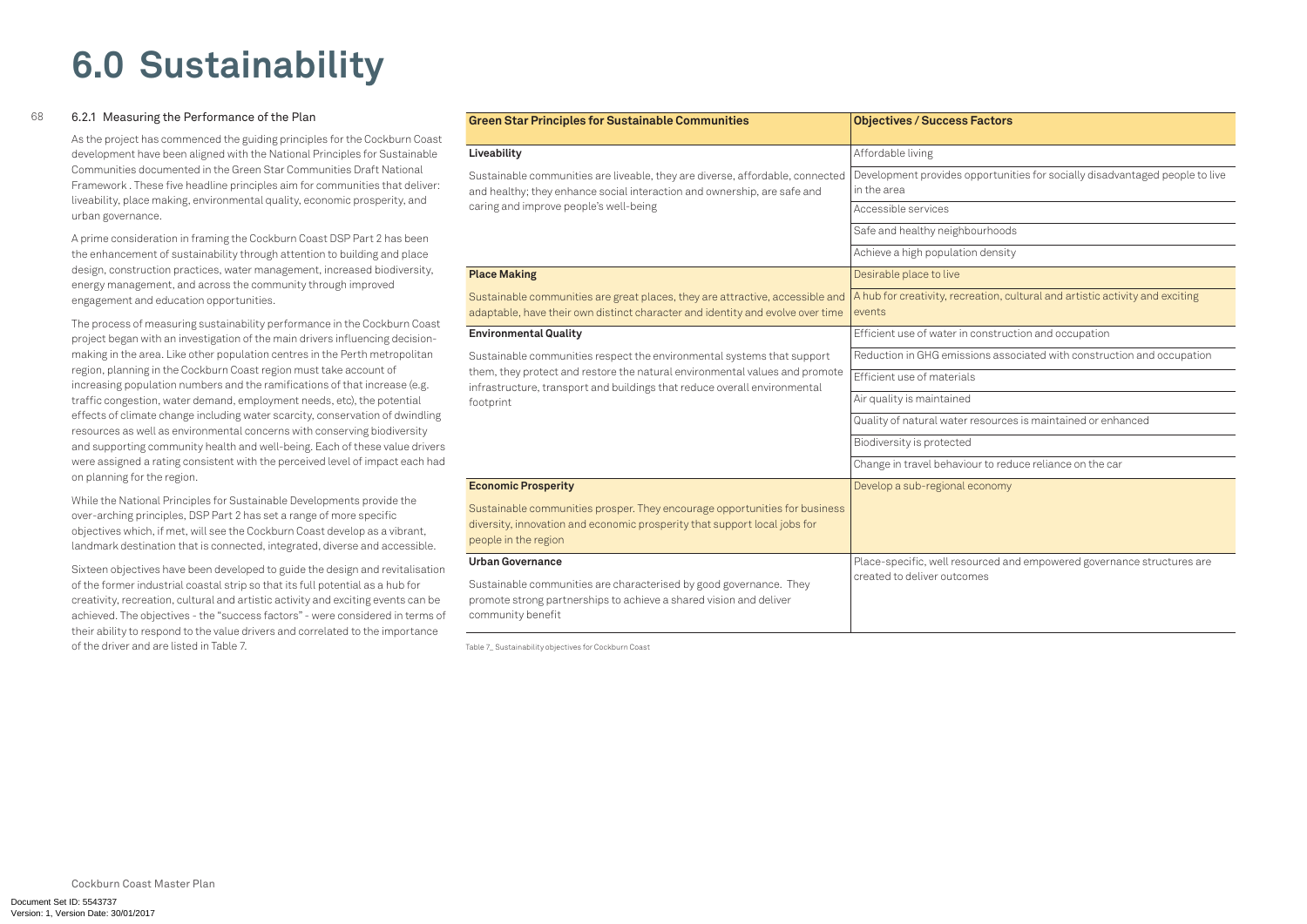# **6.0 Sustainability**

The next step in the process of developing the Sustainability Framework was to assign meaningful measures to each of the objectives. The measures were chosen to answer the question "how will we know if we have achieved x?"

Many of the objectives are not able to be determined as a success or not, by asking a single question. Rather a series of measures are posed that, when brought together, give an indication of attainment of the objective.

- • Develop a sub-regional economy
- Efficient use of water in construction and occupation
- Change in travel behaviour to reduce reliance on the car
- • Affordable living
- • Accessible services
- High population density.

Next in the process came the allocation of specific targets for each of the measures. Local, national and international standards have been reviewed and where possible 'stretched' to encourage innovation, best practice and continual improvement. Devising the targets has taken account of community sentiments, government directions, regulatory frameworks, has recognised 'best practice' and considered potential impacts.

The sustainability objectives, measures and targets for Cockburn Coast are set out in the Appendix of this report.

#### **6.3 Rating the Plan**

• Efficient use of water in construction and occupation (score of 3.3 out of 5) • Change in travel behaviour to reduce reliance on the car (score of 4.8 out of 5)

Table 8 shows the maximum scores for each success factor that were allocated to the assessment phase and the scores achieved by the Cockburn Coast DSP (Part 2). They following success factors are below:

- A number of factors being addressed at the detailed planning and implementation stages of the project
- Establishing appropriate governance arrangements and partnerships with appropriate organisations to deliver desired outcomes

Some or all of the targets for the other success factors can only be assessed at more detailed stages of planning, or post-occupancy.

The success factors in Table 7 are presented in the order of importance derived during the development of the sustainability framework, with the success factor of highest importance being shown to the left of the table.

#### 6.3.1 Performance Against Top 5 Success Factors

DSP Part 2 contributes strongly towards three of the most important five success factors, namely:

• Sub-regional economy (score of 3.8 out of 5)

• Integrated Green Infrastructure Plan and dedicated steering group to look at the alignment of water management, energy efficiency, waste management

The Plan provides a lesser contribution to the other two of the most important five success factors (reduce GHG emissions associated with construction and occupation (score of 1 out of 3.8), and affordable living (score of 2 out of 5)). This is because achievement of these targets is largely dependent on:

#### 6.3.2 Performance Against Other Success Factors

DSP Part 2 contributes significantly to achieving the success factors of: • Accessible services

• High population density

It has a moderate contribution to:

- • Desirable place to live
- • A hub for creativity
- • Protection of biodiversity

DSP Part 2, as a standalone document does not contribute strongly to: efficient use of materials;

- • Quality of natural water resources
- Safe and healthy neighbourhoods
- • Opportunities for socially disadvantaged people

The achievement of the success factors to which this document makes a moderate or low contribution is dependent on more detailed stages of planning, partnerships with appropriate organisations, establishment of appropriate governance arrangements and social marketing to encourage behaviour change.

### 6.3.3 Supporting Strategies For Success

The following key strategies and plans were identified as important to achieving success factors required to support the realisation of the Plan in the next stages of planning: • Cost Contribution Plan to assist with understanding the timing of various activities and costs associated with each project component

community, public art, heritage and economic development issues are not

• Land Use Strategy to help deliver good outcomes for the hub for creativity

• Public Realm Delivery Strategy to outline how and when the first stages of

- looked at in isolation
- success factor
- the development will be implemented
- Integrated Transport Plan
- • Local Water Management Strategy
- • Integrated Energy Management Plan
	- and transport plans

• Integrated Community and Economic Development Strategy so that

|                                                     | economy<br>-regional<br>sub-<br>Φ<br>Develop | and<br>construction<br>of water in<br>use<br>occupation<br>Efficient | reduce<br>$\mathsf{C}$<br>travel behaviour<br>reliance on the car<br>$\equiv$<br>Change | emissions associated<br>occupation<br>and<br>with construction<br>Reduction in GHG | Affordable living | services<br>Accessible | to live in the<br>for<br>opportunities<br>disadvantaged people<br>provides<br>Development<br>socially<br>area | live<br>$\overline{c}$<br>place<br><b>Desirable</b> | a high population density<br>Achieve | and<br>cultural<br>exciting events<br>recreation,<br>artistic activity and<br>creativity,<br>A hub for | neighbourhoods<br>healthy<br>చ<br>Safe | Efficient use of materials | $\frac{2}{3}$<br>resources<br>enhanced<br>of natural water<br>ð<br>maintained<br>Quality | protected<br>$\overline{\mathbf{S}}$<br>Biodiversity |
|-----------------------------------------------------|----------------------------------------------|----------------------------------------------------------------------|-----------------------------------------------------------------------------------------|------------------------------------------------------------------------------------|-------------------|------------------------|---------------------------------------------------------------------------------------------------------------|-----------------------------------------------------|--------------------------------------|--------------------------------------------------------------------------------------------------------|----------------------------------------|----------------------------|------------------------------------------------------------------------------------------|------------------------------------------------------|
| <b>Highest Possible</b><br><b>Score Master Plan</b> | 5.0                                          | 5.0                                                                  | 5.0                                                                                     | 3.8                                                                                | 5.0               | 5.0                    | 2.5                                                                                                           | 2.5                                                 | 5.0                                  | 4.3                                                                                                    | 1.0                                    | 0.0                        | 0.0                                                                                      | 3.3                                                  |
| Master Plan Jan<br>2011                             | 3.8                                          | 3.3                                                                  | 4.8                                                                                     | 1.0                                                                                | 2.0               | 5.0                    | 1.0                                                                                                           | 2.0                                                 | 4.7                                  | 2.9                                                                                                    | 0.4                                    | 0.0                        | 0.0                                                                                      | 3.3                                                  |

Table 8\_Rating the Master Plan Against Targets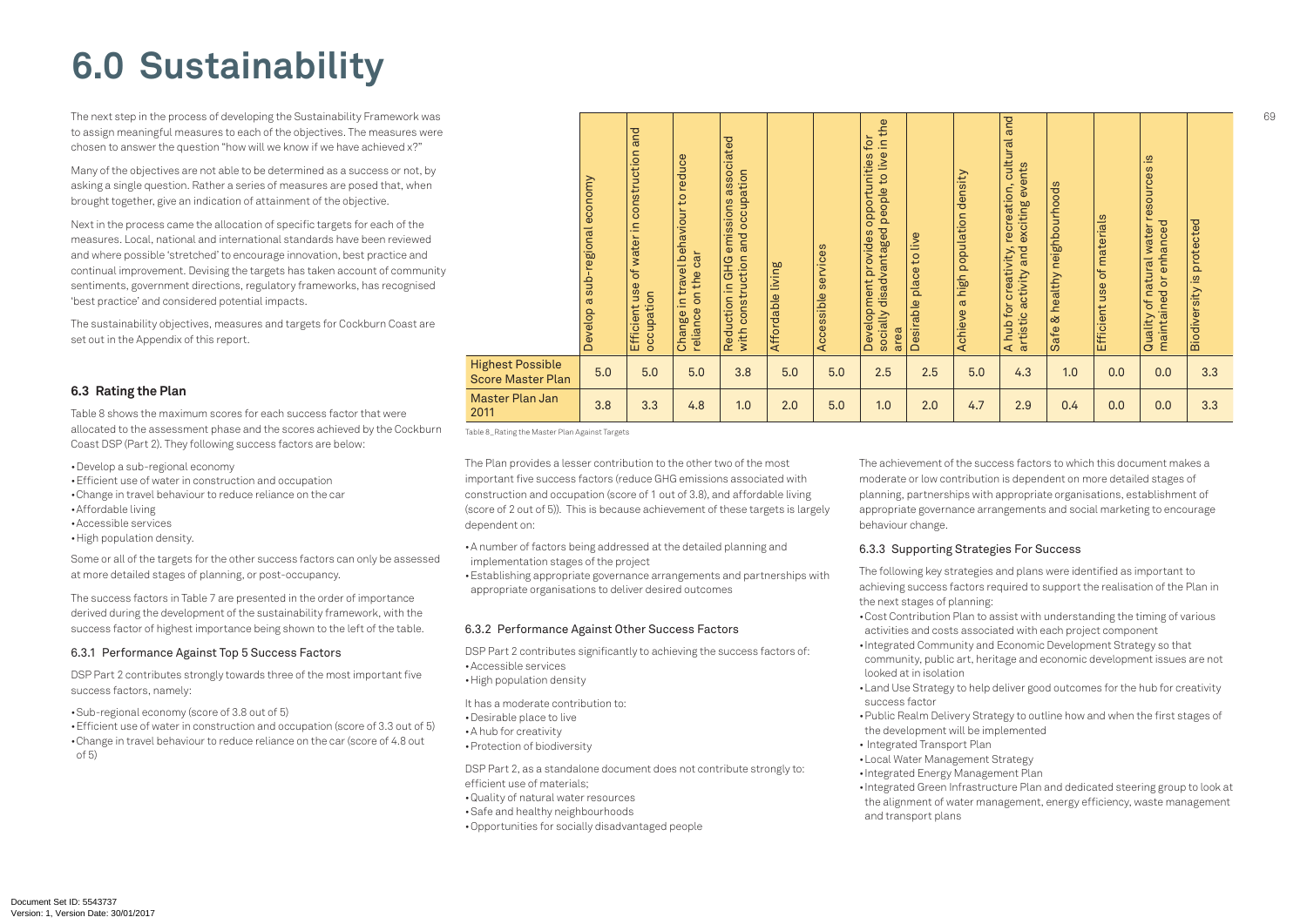Cockburn Coast Master Plan

• Building performance – thermal, energy and water efficiency and embodied

#### 70 **6.4 Green Infrastructure**

The purpose of the Cockburn Coast Green Infrastructure Study is to explore, test and refine the possible solutions and to deliver a green infrastructure plan that achieves the DSP sustainability targets with maximum benefit to the project.

| Water                | •30% reduction in scheme water (against per capita<br>average)<br>•60% wastewater re-use |
|----------------------|------------------------------------------------------------------------------------------|
| <b>GHG emissions</b> | •40% reduction in stationary GHG emissions (against<br>per capita average)               |
| <b>Transport</b>     | .60% dwellings to be within 800 m of public transit                                      |
| Waste                | •20% waste reduction (against per capita average)                                        |

Table 9\_District Structure Plan targets relating to Green Infrastructure Figure 64

Green infrastructure is a term used to describe technologies and strategies that ensure more sustainable outcomes in greenhouse gas emissions, water use and materials recovery. Green infrastructure could be:

- Efficient, low carbon public transport, such as Light Rail Transit
- • Distributed systems, such as local third-pipe recycled non potable and local renewable energy generation
- High standards of building energy and water efficiency

#### **Approach**

The approach adopted was to explore the potential green infrastructure options and refine them to suit the Cockburn Coast context and to conducted detailed sustainability performance modelling, using Kinesis' CCAP Precinct tool. The end result is a short-list of green infrastructure technologies and strategies that offer high performance in terms of greenhouse gas emission reduction, reduced scheme water use and high levels of materials recovery for least cost.

#### **Key Findings**

The DSP sustainability targets are likely to be achieved using relatively easy to implement green infrastructure technologies and strategies, which includes:

- High standards of building performance in thermal efficiency and water efficiency (7 star NatHERS and 3 star WELS respectively)
- Use of groundwater for third pipe non potable water supply for irrigation • Solar hot water systems
- • Best practice appliances (4.5 star energy; 2 star water)
- 5 star space heating and cooling systems
- Bus rapid transit public transport
- High frequency LRT
- • Reduced car parking supply
- High standards of building performance in thermal efficiency and water efficiency (7 star NatHERS and 4.5 star WELS respectively)
- Use of recycled wastewater and groundwater for non potable water supply for irrigation and toilet flushing
- • Solar photovoltaics
- • Solar hot water systems (for residential detached and semi-detached)
- Best practice appliances (4.5 star energy; 4.5 star water)
- • Building and precinct level tri-generation (for multi-story residential and non-residential)
- 22% recycled content in all concrete construction materials.
- In addition, we are recommending enabling infrastructure such as:
- Energy-from-waste capability at Waste Recovery for zero net GHG emission biogas
- • Provision for electric vehicles
- Inclusion of 'Smart Grid' technology to manage peak loads
- • Vacuum waste collection and separation to improve recovery of organic and recyclable materials

A second green infrastructure scenario was modelled, which set higher sustainability performance targets than those of the DSP. The analysis found that a step change in performance may be achievable by implementing more innovative options at no significant capital cost increase. Furthermore, in the high performance scenario the household affordability actually improved (see Figure 64 below).



The green infrastructure initiatives in the high performance scenario includes:

> • Reduced parking supply promotes a high-density urban form, a scenario that improves the viability for a light rail option and reduces car ownership, the result of which is less greenhouse gas emissions and improved

#### **Critical Green Infrastructure and Implementation Risk**

The green infrastructure options have been refined to the following list of systems that are considered critical to sustainability performance:

#### Low implementation risk

- GHG emissions
- Reduced car parking supply
- • Solar energy systems
- • Enabling infrastructure

#### High implementation risk

- • Light Rail Transit
- • Third pipe recycled non potable water supply
- 
- Energy-from-waste
- • Waste segregation and collection

• Cogeneration with district heating and cooling (tri-generation)

Low implementation risk options can be implemented relatively easily through local structure plan provisions, design guidelines and/or contract of

sale.

High implementation risk options will require more detailed feasibility assessment and cost-benefit analysis and there is greater regulatory, financial and governance barriers to overcome. It is unlikely that these options will be able to be mandated, but would rather be facilitated through a comprehensive strategy.

### **A Distributed and Integrated Model**

A distributed and integrated systems approach has been taken in the development of the scenarios. The impact of the integration between urban form and green infrastructure on sustainability performance is demonstrated in the following examples:

- household affordability
- 
- 

• A high-density urban form uses less water as there is a reduced need for residential irrigation plus improve opportunities for wastewater recycling • A high-density urban form use energy more efficiently as multi-story buildings have better thermal efficiency and improve viability for trigeneration systems with district heating and cooling.

Figure 65 demonstrates the supply and recovery pathways for energy, water and materials of the proposed high performance scenario. The 'eco-cycle' system has been borrowed from the Hammerby Sjöstad sustainable city in Sweden and modified for the Cockburn Coast context to demonstrate the distributed and integrated approach.

# **6.0 Sustainability**